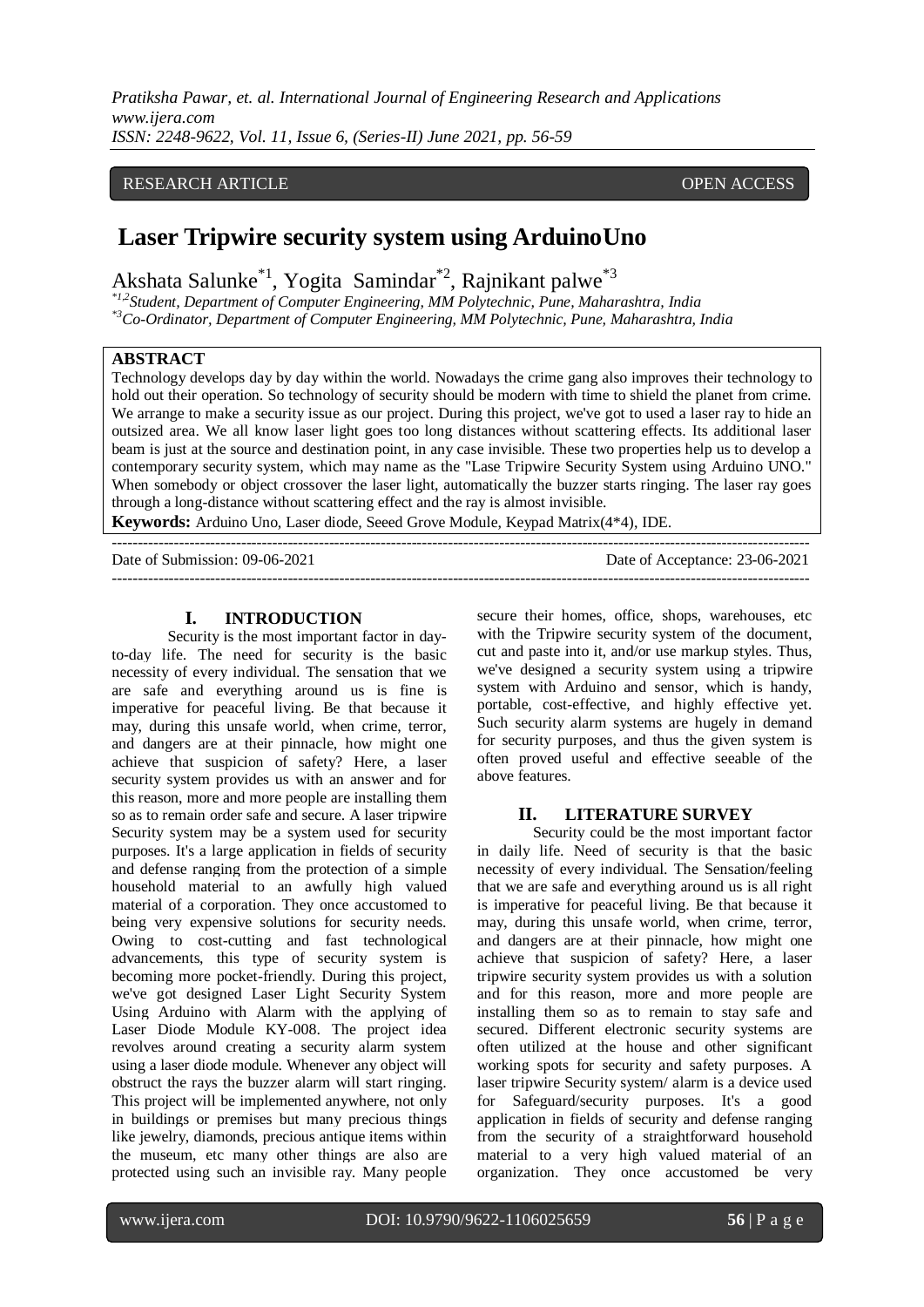expensive solutions for security needs. Attributable to cost-cutting and fast technological advancements, this type of security system is becoming cheaper and more affordable. When the bad guys try to sneak up in the mid night, they kick the wire and pull over, making a rattle that awakens the sleeping good guys, who win the day. A laser tripwire security system works with the identical principle and working. Instead of a string, there's a ray of light surrounding the area, and instead of a can of rocks, there's an alarm of one sort or another.

#### **PRINCIPLE:-**

There are three essential components to a laser security system: a laser, an Arduino, and an LDR module. The laser could be a concentrated source of illumination that puts out a direct straight line, pencil beam, of light of a single color. The LDR

is sensitive to light. The LDR is connected to the Arduino UNO. When the laser beam is interrupted and can't reach the LDR, its voltage output changes, and therefore the circuit senses the change and puts out a warning signal, and then the buzzer starts alert signals.

### **OBJECTIVES :-**

The main objective for developing this system is:

- To produce security for the house.
- To produce a user-friendly system
- To produce security for bank lockers
- To produce a cost-efficient system.
- To safeguard a valuable item.

• To safeguard the individual from terror and threat within the unsafe world.

• To form and study the functions of the laser security systems.



#### **III. PROPOSED MODEL**

In this, we present the speculation on the laser tripwire security system. During this proposed diagram incorporates several blocks like laser module, LDR, buzzer Alarm is connected to our controller. There are three main components to a laser security system: a laser, an Arduino, and a Laser diode module. The laser could be a source of light that puts out a straight line, pencil beam, of light of a

single color. The LDR is sensitive to light. The LDR is connected to the Arduino UNO. When the laser beam is interrupted and can't reach the LDR, its voltage output changes, and the circuit senses the change and puts out a warning in the code and then the buzzer starts alert signals. The project basically works on the principle of Laser light Intensity. If by any means the laser light is interrupted the alarm will start unless it is reset with the pushbutton. The laser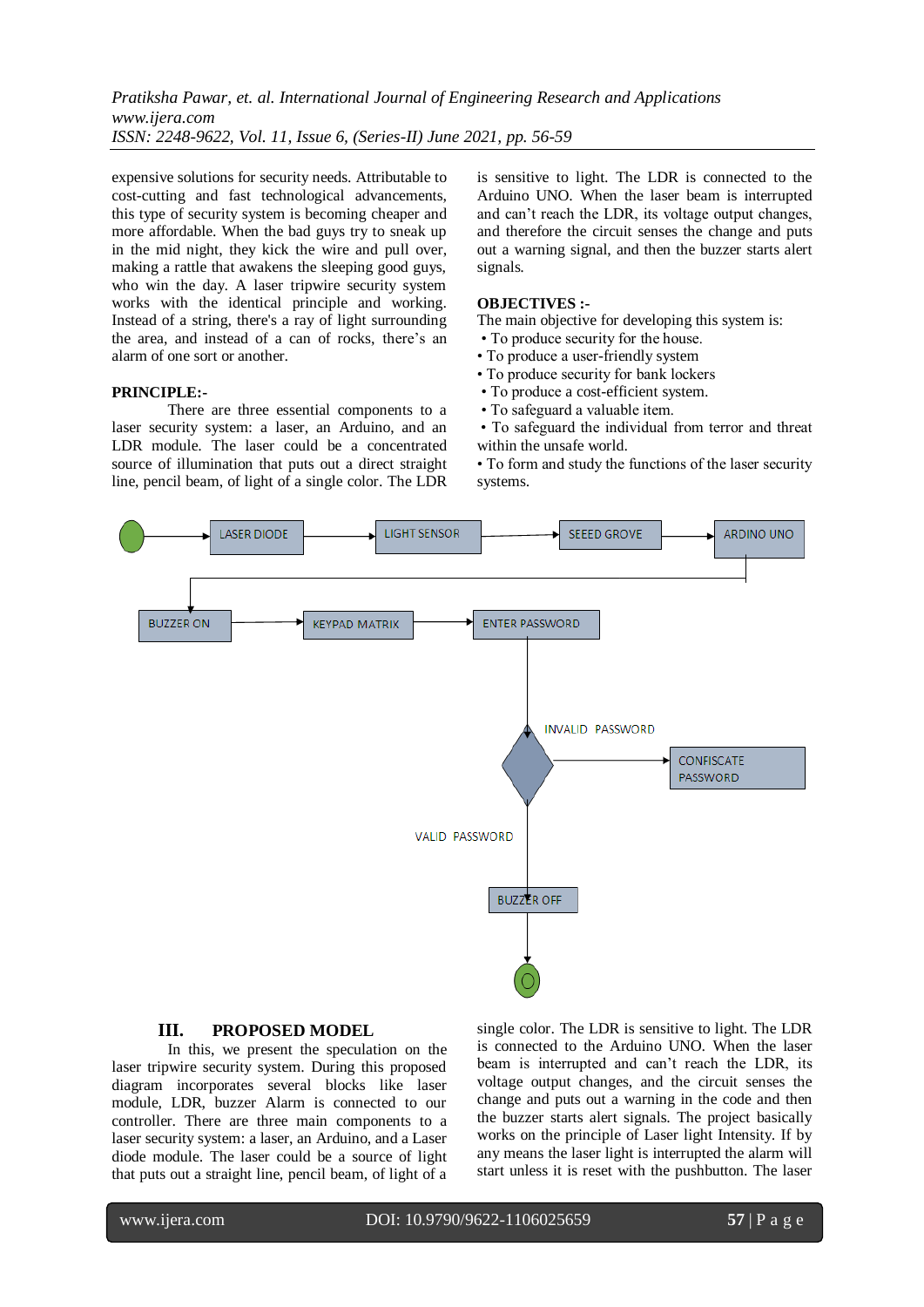may be a concentrated light source that puts out a straight beam of light of a single color. The LDR is sensitive to light and puts out a voltage when the laser light hits it. When the laser beam is interrupted and can't reach LDR, its voltage output changes, and eventually the alarm will ring.

### $\bullet$  Arduino  $IND$ :

The Arduino UNO is that the best board to get started with electronics and coding. If this can be your first experience tinkering with the platform, the UNO is that the most robust board you'll start fiddling with. The UNO is that the most used and documented board of the whole Arduino family.



Laser Diode Module (KY-008):

Laser Transmitter module KY-008 for Arduino emits a dot-shaped, red light of laser beam. The KY-008 Laser transmitter module consists of a 650nm red laser diode head and a resistor. Handle with caution; don't look directly into the laser head. The specification of Laser Transmitter Module KY-008 is as follows:

- Operating Voltage 5V
- Output Power 5mW
- Wavelength 650nm



Bread Board

A bread board may be a rectangular plastic board with a bunch of little holes in it. These holes allow you to simply insert electronic parts to example (meaning to

make associated check associate early version of) an electronic circuit, like this one with battery, switch, resistor, associated an LED (light-emitting diode).



Connecting wires

Connecting wires permits associate degree electrical current to travel from one purpose on a circuit to a different as a result of electricity desires a medium through that it will move. Most of the connecting wires are created from copper.



**Figure4:** Connecting wires

Register

A Register could be an assortment of flip flops. A flip flop is employed to store single bit digital information. For storing high number of bits, the storage capability is magnified by grouping quite one flip flop



#### LED

To turn on associate LED, the Arduino has to send a HIGH signal to at least one of its pins. To show off the diode, it has to send a low signal to the pin. You'll create the LED flash by dynamical the length of the HIGH and LOW states.

#### **IV. CONCLUSION**

Laser Security System gives us protection from any crime, theft in our standard of living thus individuals are installing them so on to remain sheltered, secure and sound. Various electronic security systems will be used at the house and other important working places for security and safety purposes. It's one among the simple opportunities and source of saving manpower contributing no wastage of electricity. The "Laser tripwire Security System"